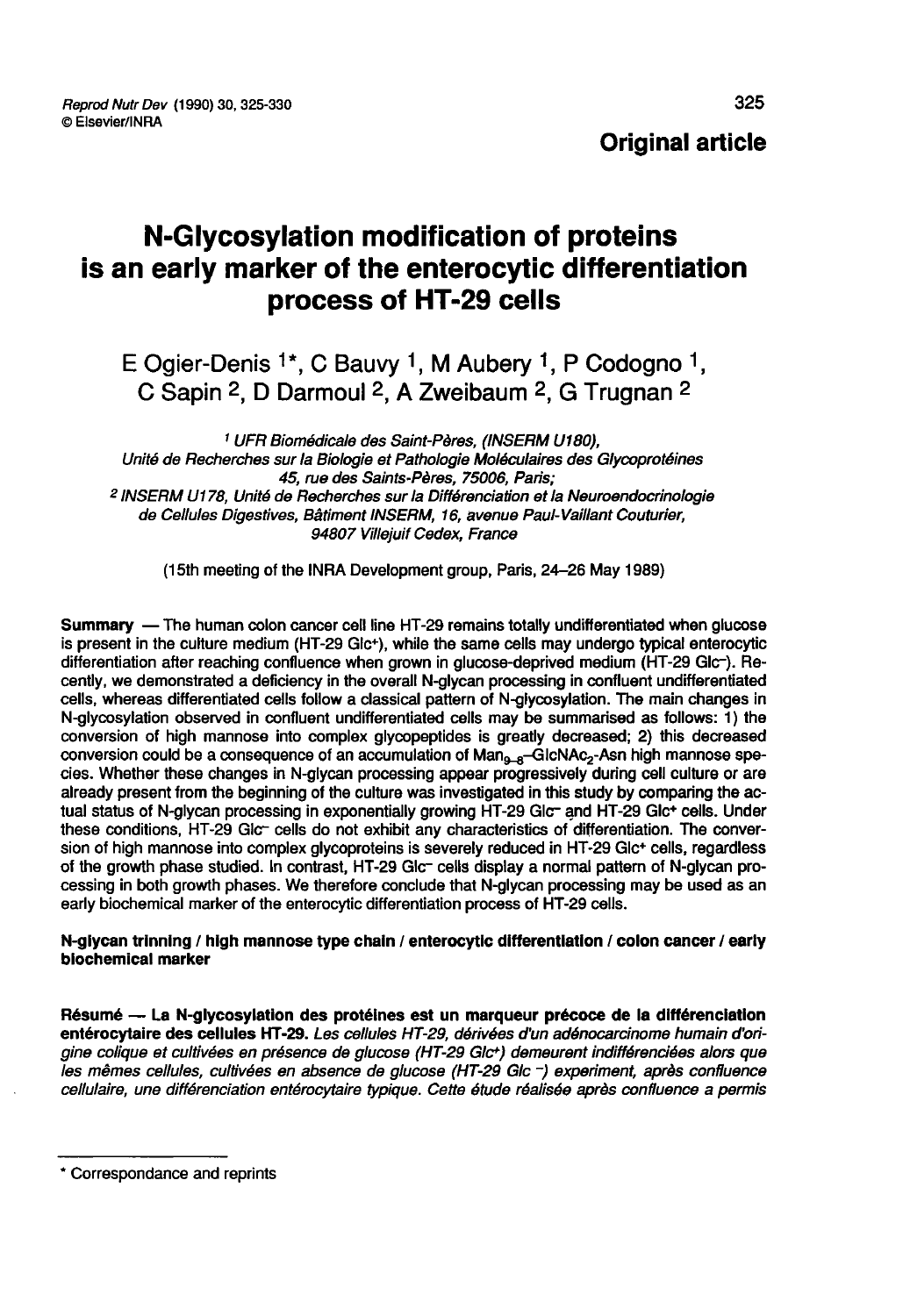de mettre en évidence différentes altérations dans le métabolisme des N-glycannes des cellules HT 29 Glc<sup>+</sup>, qui ne sont pas observées dans les cellules HT-29 Glc -: 1) la maturation des chaînes oligomannosidiques en chaînes de type complexe est fortement réduite dans ces cellules; 2) une forte accumulation de chaînes oligomannosidiques comportant 9 à 8 résidus de mannose peut être détectée. De plus, le modèle HT 29 permet d'étudier les événements biochimiques précoces qui se mettent en place avant l'acquisition de la différenciation des cellules HT 29 Glc -. En effet, en phase exponentielle de croissance, les cellules HT 2A Glc - et HT 2A Glc+ sont phénotypiquement indifférenciées, malgré leur devenir différent après confluence.

métabolisme des N-glycannes / chaine ollgomannosldlque / différenciation entérocytaire / cancer colique / marqueur biochimique précoce

#### **INTRODUCTION**

The HT-29 cell line (Fogh and Trempe, 1975) derived from a human colon adenocarcinoma, is an excellent model for the study of the dynamics and positioning of the elements involved in cell differentiation. In fact, the same cells can undergo typical enterocytic differentiation when they are grown without glucose (HT-29 Glc-), or remain totally undifferentiated when cultured in the presence of glucose (HT-29 Glc+) (Zweibaum et al, 1985). It is only after confluence has been reached that the morphological and enzymatic characteristics of differentiation appear in HT-29 Glc- cells. Recently, we demonstrated that the entire protein glycosylation process is markedly perturbed in confluent undifferenciated cells, whereas the differentiated cells undergo classical glycosylation at the same growth stage (Ogier-Denis et al, 1988). It remains important to determine whether the modifications of coand post-translational mechanisms precede the expression of the morphological and enzymatic characteristics of HT-29 Glc- cell differentiation or not. The HT-29 system, for which the stage of diffentiation can be predicted and modulated simply by modifying the culture medium, enables an approach to be made to these types of questions. Thus, we have studied N-

glycosylation of HT-29 cells during the exponential growth phase.

#### MATERIALS AND METHODS

#### Cells and cell culture

HT-29 cells were cultured in the presence of 2.5 mmolA inosine in the absence of glucose (permissive condition of differentiation) or with 25 mmol/l glucose (non-permissive condition of differentiation). Cells were used after reaching confluence (d 20) when HT-29 Glc- cells underwent typical enterocytic differentiation, and during the exponential growth phase (d 5) when the differentiation markers were not yet expressed in HT-29 Glc- cells.

#### Metabolic labelling and chromatography

Cells were radiolabelled with D-[2-3H]-<br>mannose (20 Ci/mmole, The Amersham Radio-<br>chemical Centre, UK) for 10 min (400 µCi/ml)<br>and 24 h (40 µCi/ml). During pulse-chase expermannose (20 Ci/mmole, The Amersham Radio-<br>chemical Centre, UK) for 10 min (400 µCi/ml) and 24 h (40 µCi/ml). During pulse-chase experiments, 5 mmol/l of non-radioactive mannose and 2 mmol/l of non-radioactive fucose were added. After metabolic labelling, the cellular glycoproteins were extracted successively by a mixture of chloroform-methanol (2:1, v/v) and a mixture of chloroform-methanol-water (10:10:3,  $v/v/v$ ), and then exhaustively digested with pronase (2 mg/ml; CB grade, Calbiochem, France)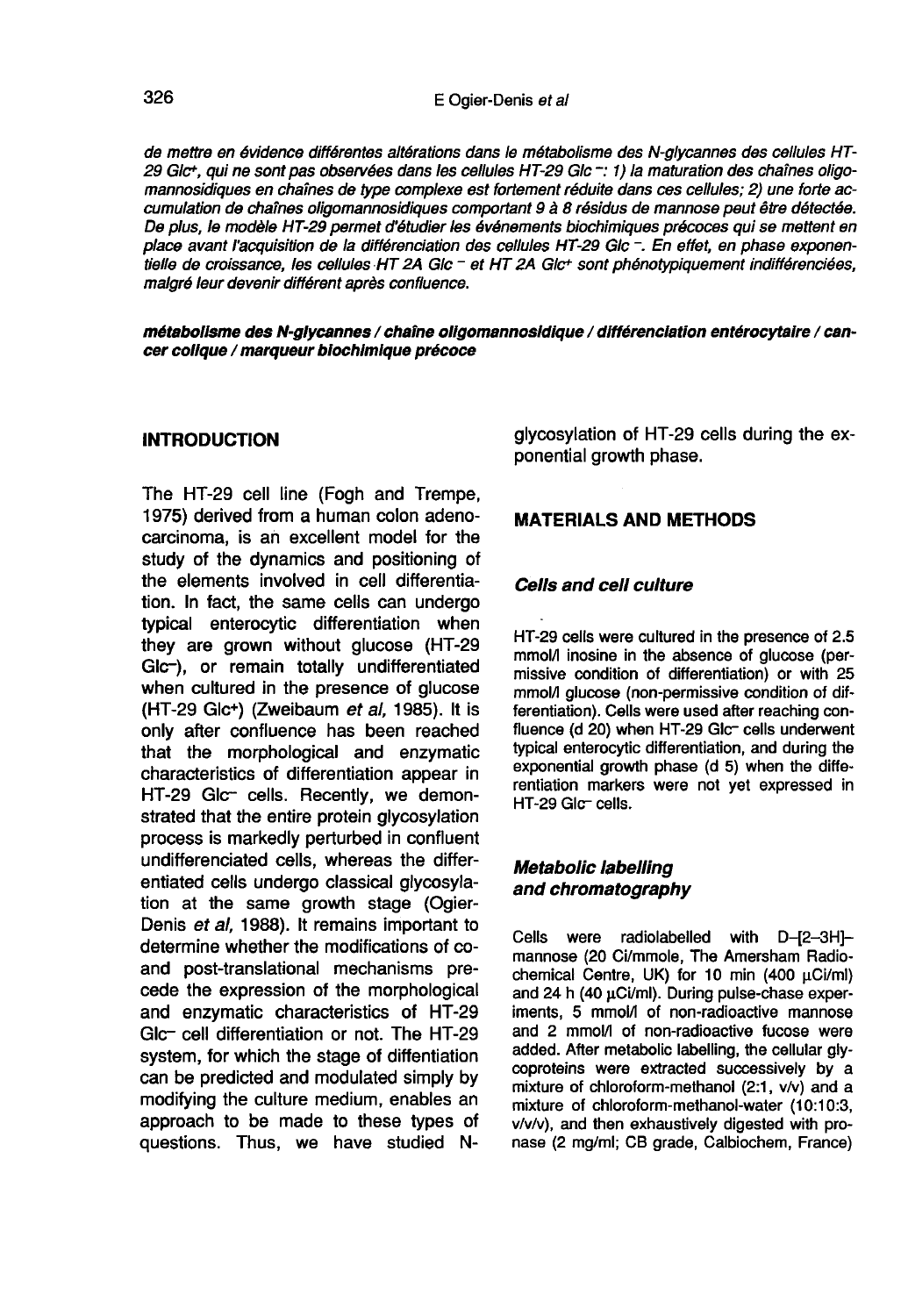at 60 °C for 24 h under a toluene atmosphere (Ogier-Denis et al, 1988). The glycopeptides obtained were then chromatographed on a Bio-Gel P6 column (1 x 130 cm, 200-400 mesh; Bio-Rad, USA), according to the technique of Codogno et al (1985). Each fraction was treated with 2.5 mU of Streptomyces griseus endo-B-Nacetylglucosaminidase H (endo H) (Miles, France) in 100  $\mu$ l of citrate buffer, pH 5.0, for 18 h at 37 °C under a toluene atmosphere (Tarentino and Maley, 1974). The samples were heated at 100 °C for 3 min and chromatographed on a Bio-Gel P6 column.

# High performance liquid chromatography (HPLC)

The oligosaccharides released by endo H were fractionated by HPLC (Varian model 5000 equipped with a 5µ aminospherisorb column). The samples were co-eluted with oligosaccharide standards radiolabelled with  $[14C]$ -mannose. The dolichol-linked oligosaccharide chains, extracted in the chloroform-methanol-water (10:10:3, v/v/v) phase, were analysed as reported by Roméro and Herscovics (1986). Briefly, the oligosaccharides were separated from dolichol by controlled acid hydrolysis (0.01 mol/I HCI for 45 min at 90 °C). After neutralization and desalting, the oligosaccharides were fractionated by HPLC as described above. Regardless of the cell population, the oligosaccharides Glc<sub>3</sub>-Man<sub>9</sub>-GlcNAc<sub>1</sub> were detected both during the exponential growth phase and after reaching cellular confluence.

#### RESULTS

# Undifferentiated cells accumulated a high proportion of high mannose chains during exponential and stationary growth phases

The glycopeptides, obtained from metabo-<br>lically labelled (D- $[2-3H]$ -mannose for 24 **Undifferentiated cells accumulated<br>a high proportion of high mannose<br>chains during exponential<br>and stationary growth phases<br>The glycopeptides, obtained from metabo-<br>lically labelled (D-[2-<sup>3</sup>H]-mannose for 24<br>h) HT-29 cel** h) HT-29 cells following exhaustive Pronase digestion of the glycoproteins, were chromatographed on a Bio-Gel P6 column (table I). Four fractions were identified in the 2 cell populations. Only fraction IV was sensitive to the enzymatic action of endo H and was strongly retained on a column of immobilized concanavalin A. The distribution of the glycopeptides isolated from HT-29 cells during their exponential growth phase was comparable to that found for confluent cells (table I). Regardless of the growth phase considered, HT-29 Glc +cells expressed a very high proportion of high mannose chains (fraction IV).

# Alteration of the processing of high mannose chains is an early event in undifferentiated cells

In order to understand more fully the accumulation of high mannose species in HT-29 Glc+ cells, N-glycan biosynthesis and processing in HT-29 cells during the exponential growth phase were followed by pulse-chase experiments. After a 10 min<br>pulse labelling with D-[2-<sup>3</sup>H]-mannose. mannose chains is an early event<br>in undifferentiated cells<br>In order to understand more fully the accu-<br>mulation of high mannose species in HT-<br>29 Glc<sup>+</sup> cells, N-glycan biosynthesis and<br>processing in HT-29 cells during th the cells were incubated in the presence of 5 mmol/I of non-radioactive mannose for 0-24 h; 2 mmol/I of non-radioactive fucose was also added to the culture medium in order to eliminate all interconversion of tritiated mannose into tritiated fucose, which had been previously demonstrated (Ogier-Denis et al, 1989). At each time interval, we determined the radioactivity associated with the dolichol-linked oligosaccharides (fig 1A and 1B), the glycopeptides bearing the high mannose chains (fig 1C and 1D) and the glycopeptides containing complextype chains (fig  $1E$  and  $1F$ ). The ratio of the radioactivity associated with the complex chains to that of the high mannose chains was calculated for the 2 cell populations during both of the cell growth phases considered (fig 1G and 1H). The biosynthesis of lipid intermediates and their transfer onto the protein backbone were qualita-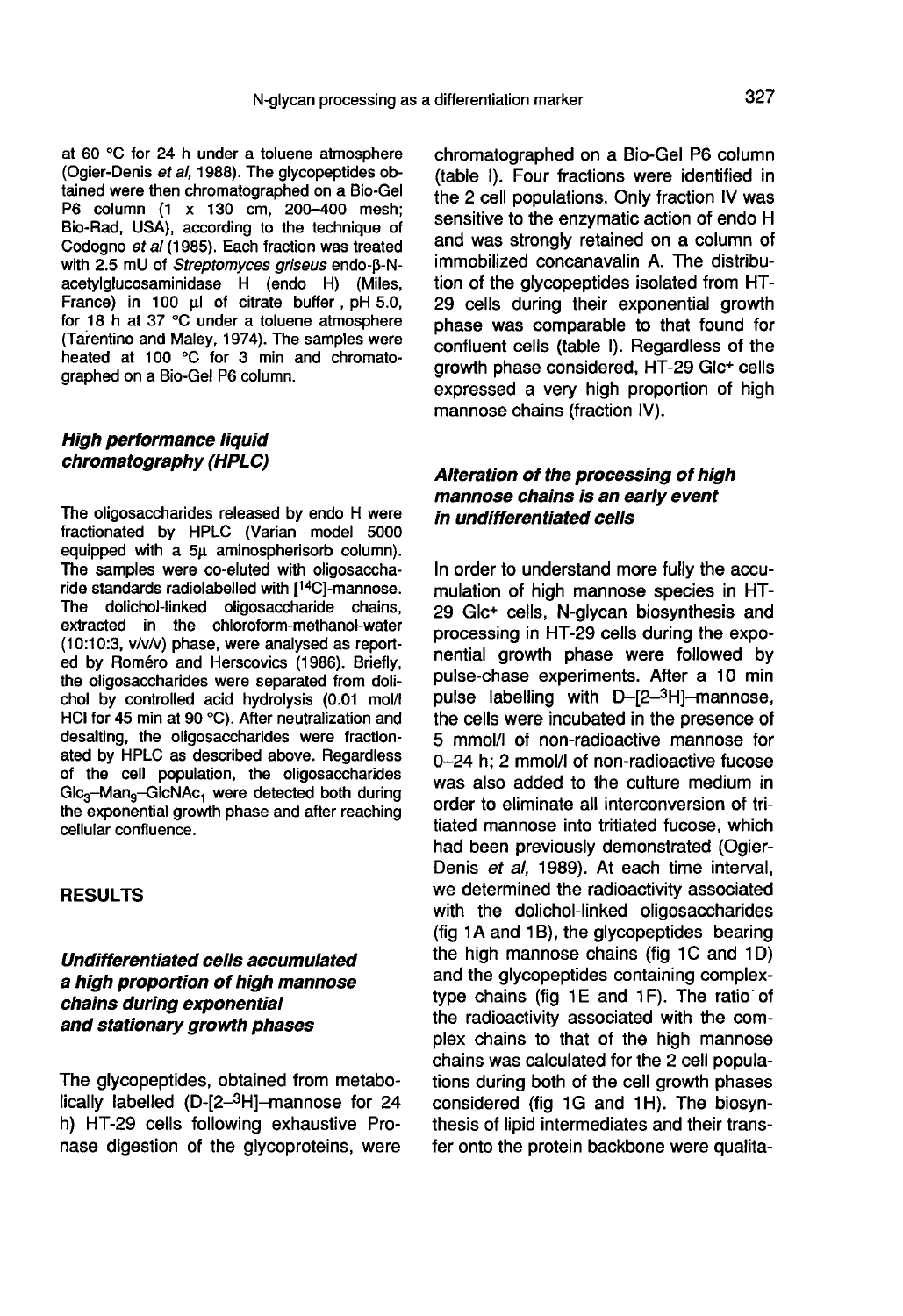| Fractions          | HT-29 Glc $-$ |                   | $HT-29~Glc+$ |      |
|--------------------|---------------|-------------------|--------------|------|
|                    | Exp           | Conf <sup>a</sup> | Exp          | Conf |
| Fraction I         | 18            | 25                | 14           | 14   |
| Fraction II        | 24            | 17                | 20           | 9    |
| Fraction III       | 11            | 20                | 6            | 14   |
| <b>Fraction IV</b> |               | 38                | 60           | 63   |

Table I. Distribution of the different glycoprotein fractions obtained after chromatography on a Bio-Gel P6 colum. HT-29 Glc<sup>-</sup> and HT-29 Glc<sup>+</sup> cells, exponentially growing and confluent, were metabolically labeled with D-[2-3H]-mannose for 24 h. The glycopeptides obtained after Pronase digestion were separated by chromatography on a Bio-Gel P6 column. a : similar results were obtained previously for confluent cells (Ogier-Denis et al, 1988). Exp: exponential growth phase: Conf: confluent cells.

tively similar in the 2 cell populations during the exponential growth phase (fig 1A and 1D). However, HT-29 Glc- cells undergo classic maturation of the high mannose chains into complex chains, whereas HT-29 Glc+ cells express only a very weak proportion of complex chains (fig 1E and 1F). This deficiency in the mechanism of high mannose side chain maturation was confirmed by analysing the ratio of the radioactivity incorporated into the complex and the high mannose chains (fig 1G and 1H). The nature of the high mannose chains obtained following metabolic label-<br> $\lim_{\text{cm}}$  (D-[2-3H]-mannose for 24 h), was de-29 Glc<sup>+</sup> cells express only a very weak<br>proportion of complex chains (fig 1E<br>and 1F). This deficiency in the mechanism<br>of high mannose side chain maturation<br>was confirmed by analysing the ratio of the<br>radioactivity incorp termined by HPLC after treatment with endo H. The results clearly demonstrate that the undifferentiated HT-29 Glc+ cells amass a high proportion of  $Man_{9-8}$ -GlcNAc<sub>2</sub>-Asn species, regardless of the chains obtained following metabolic label-<br>ling (D-[2-3H]-mannose for 24 h), was de-<br>termined by HPLC after treatment with<br>endo H. The results clearly demonstrate<br>that the undifferentiated HT-29 Glc<sup>+</sup> cells<br>amass a high growth phase studied (Ogier-Denis et al, 1989).

#### **DISCUSSION**

The results presented herein demonstrate that the N-glycosylation process is independent of the growth phase in HT-29 cells, but depends greatly upon the capaci-

ty or incapacity of the cells to differentiate after reaching confluence. In HT-29 Glccells, oligosaccharide transfer follows the classical pathway from dolichol to the polypeptide backbone, independently of the growth phase. The high mannose chains formed are thus quantitatively transformed into complex-type chains, as has been demonstrated for many eukaryote cells (Kornfeld and Kornfeld, 1985). In contrast, HT-29 Glc+ cells accumulate, in spite of their ability to engage in a classical mechanism for the biosynthesis of lipid intermediates, a very high proportion of high mannose chains. In addition, the maturation of the latter into complex-type chains is severely altered, regardless of the growth phase considered. The modifications of the N-glycosylation process are thus present very early in HT-29 Glc+ cells. One of the most striking differences between the HT-29 system and other cell models described by other authors is that the N-glycan metabolism is independent of cell density and growth, but is directly linked to the differentiation program of HT-29 Glc- cells. In HT-29 Glc + cells, the deficient metabolic step involves the conversion of high man-<br>nose chains, Man<sub>9-8</sub>-GlcNAc<sub>2</sub>-Asn into N-glycosylation process are thus present<br>very early in HT-29 Glc<sup>+</sup> cells. One of the<br>most striking differences between the HT-<br>29 system and other cell models described<br>by other authors is that the N-glycan<br>metabolism is N-glycosylation process are thus present<br>very early in HT-29 Glc<sup>+</sup> cells. One of the<br>most striking differences between the HT-<br>29 system and other cell models described<br>by other authors is that the N-glycan<br>metabolism is transformation is altered in undifferentiated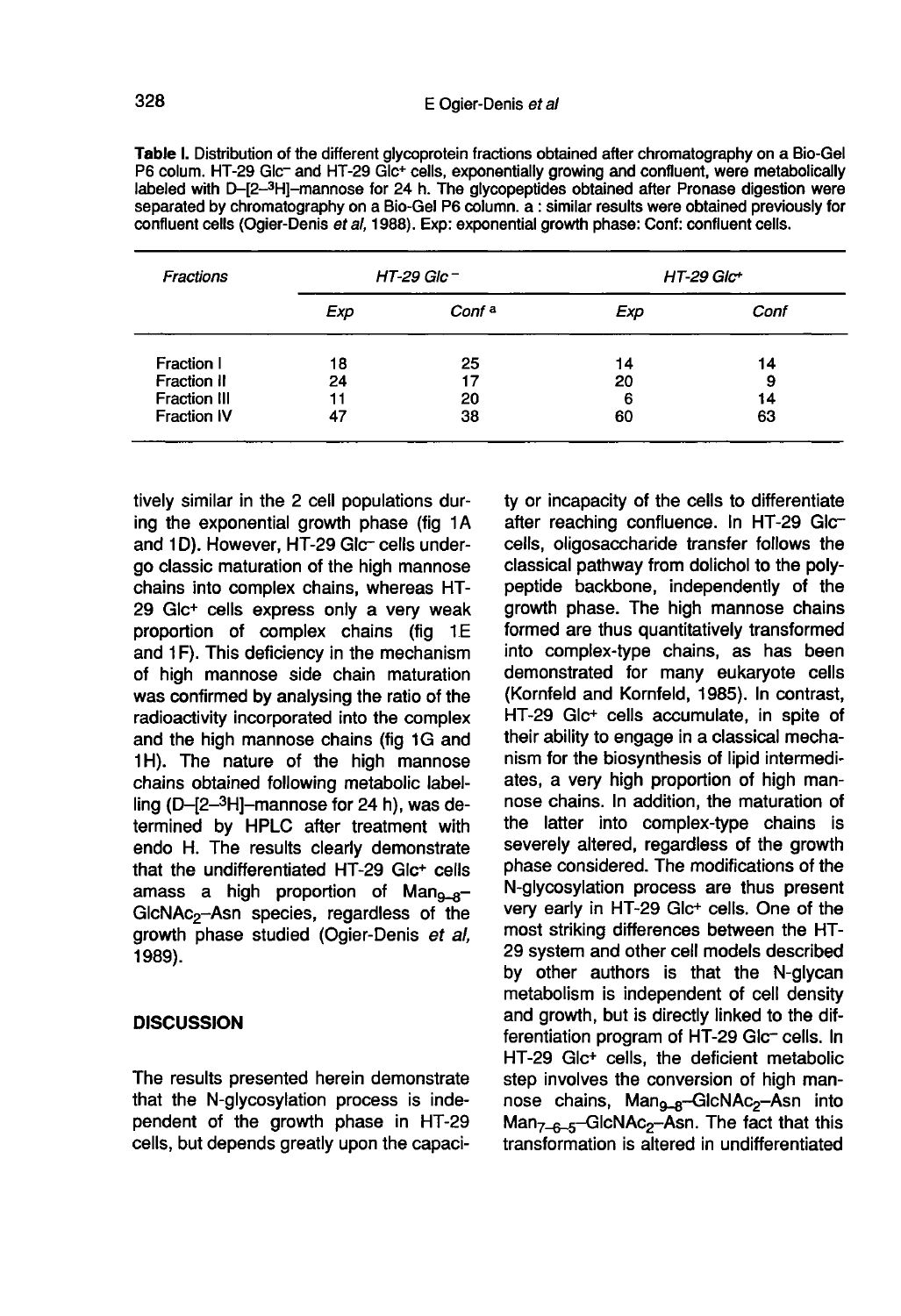

Fig 1. Fate of tritiated mannose incorporated in the different cell populations during a pulse-chase experiment. Growing HT29 Glc- (left panel) and HT-29 Glc+ (right panel) cells were pulsed for 10 min with 400 uCi/ml of D-[2-3H]-mannose, as described in the Materials and Methods section. The chase was performed for 0.5, 1, 2, 4 and 24 h in the presence of 5 mmol/l unlabelled mannose and 2 mmol/l unlabelled fucose. At each time, the lipid-linked oligosaccharides were extracted and the radioactivity of this lipid fraction determined (first row, A-B). The glycopeptides obtained after Pronase digestion were fractionated on a Bio-Gel P6 column. The radioactivity recovered in the high mannose fraction (fraction IV endo H-sensitive) was plotted in the 2nd row (C-D). The radioactivity recovered in the complex fractions was plotted in the 3rd row (E-F). In the last row, we report the ratio of the radioactivity in complex/high mannose glycopeptides (ratio C/H) in exponential cells, and the dotted lines correspond to the results obtained previously with corresponding confluent cells (Ogier-Denis et al. 1988).